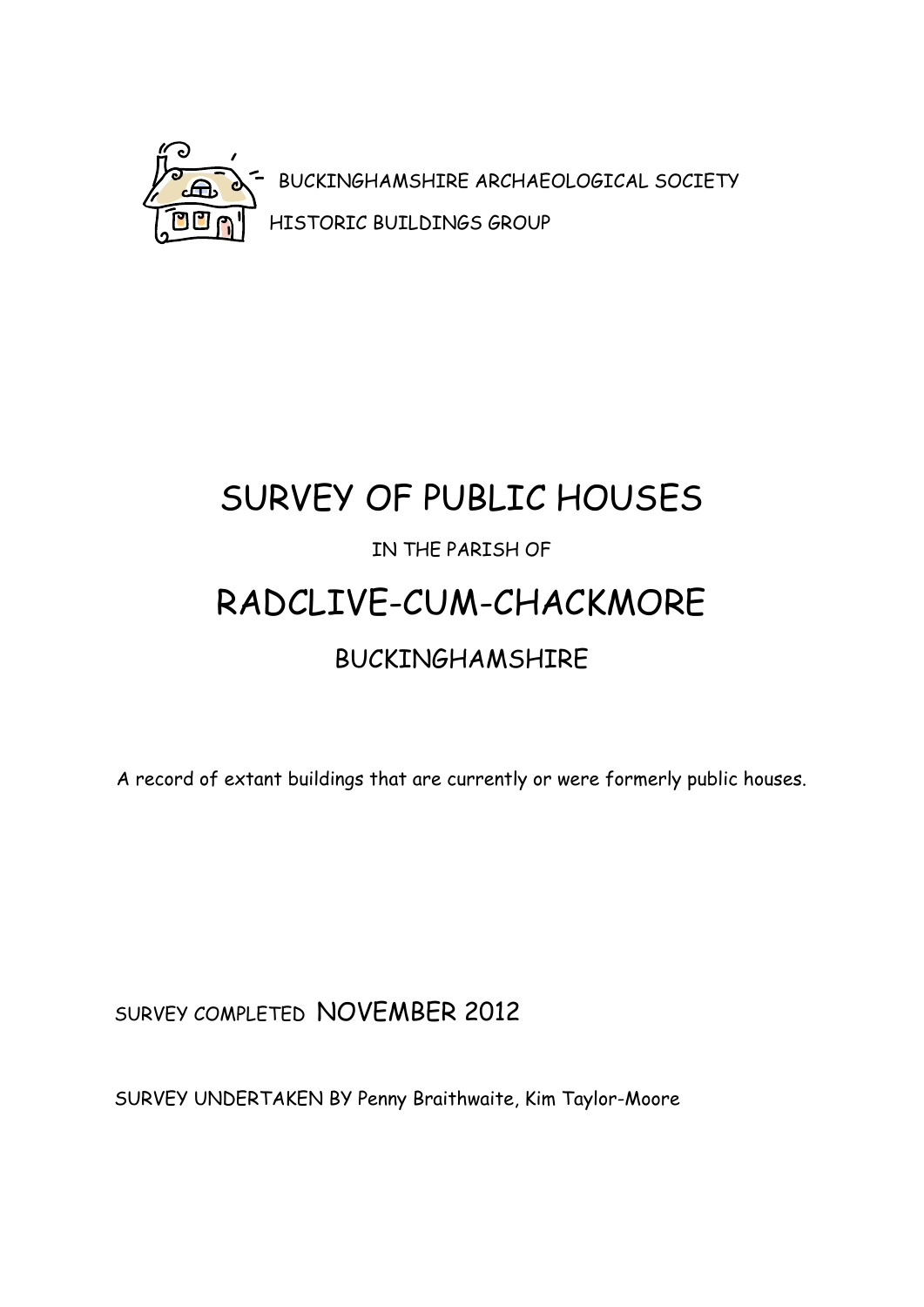| Pub name        | Alternative name       | <b>Address</b>                                                   | Date open | Date closed | ាន្ន ។ |                 |  | <b>Notes</b>                                                                                      | Secondary sources                               | Current use              |
|-----------------|------------------------|------------------------------------------------------------------|-----------|-------------|--------|-----------------|--|---------------------------------------------------------------------------------------------------|-------------------------------------------------|--------------------------|
| The Britannia   |                        | The Royal Engineer; The Junction of Gawcott Road and before 1851 |           | 2010        |        | Yes (50 years+) |  | 1854-1928 Historically in Radclive parish but moved to Buckingham in 1934. In 1872 it was said to | D.J. Elliott, Buckingham: The Loyal and Ancient | <b>Residential units</b> |
|                 | Prince of Prussia; The | <b>Bath Lane</b>                                                 |           |             |        |                 |  | have been licensed for over 50 years but is not included in 1828 or earlier listings. First       | Borough (Chichester, 1975)                      |                          |
|                 | Freeman                |                                                                  |           |             |        |                 |  | reference found is in 1851 census.                                                                |                                                 |                          |
| The Queens Head |                        | Main Street. Chackmore                                           | 1852      | NA          |        | Yes (1852)      |  | 1854-1903 Gained full licence in 1930s and was extended into the adjoining cottage.               | T.H. Clinton, Radclive-cum-Chackmore: Story of  |                          |
|                 |                        |                                                                  |           |             |        |                 |  |                                                                                                   | a Parish (1986)                                 |                          |

## BAS Historic Buildings Group **Survey of Public Houses**

## **Parish Summary Spreadsheet for Radclive-cum-Chackmore**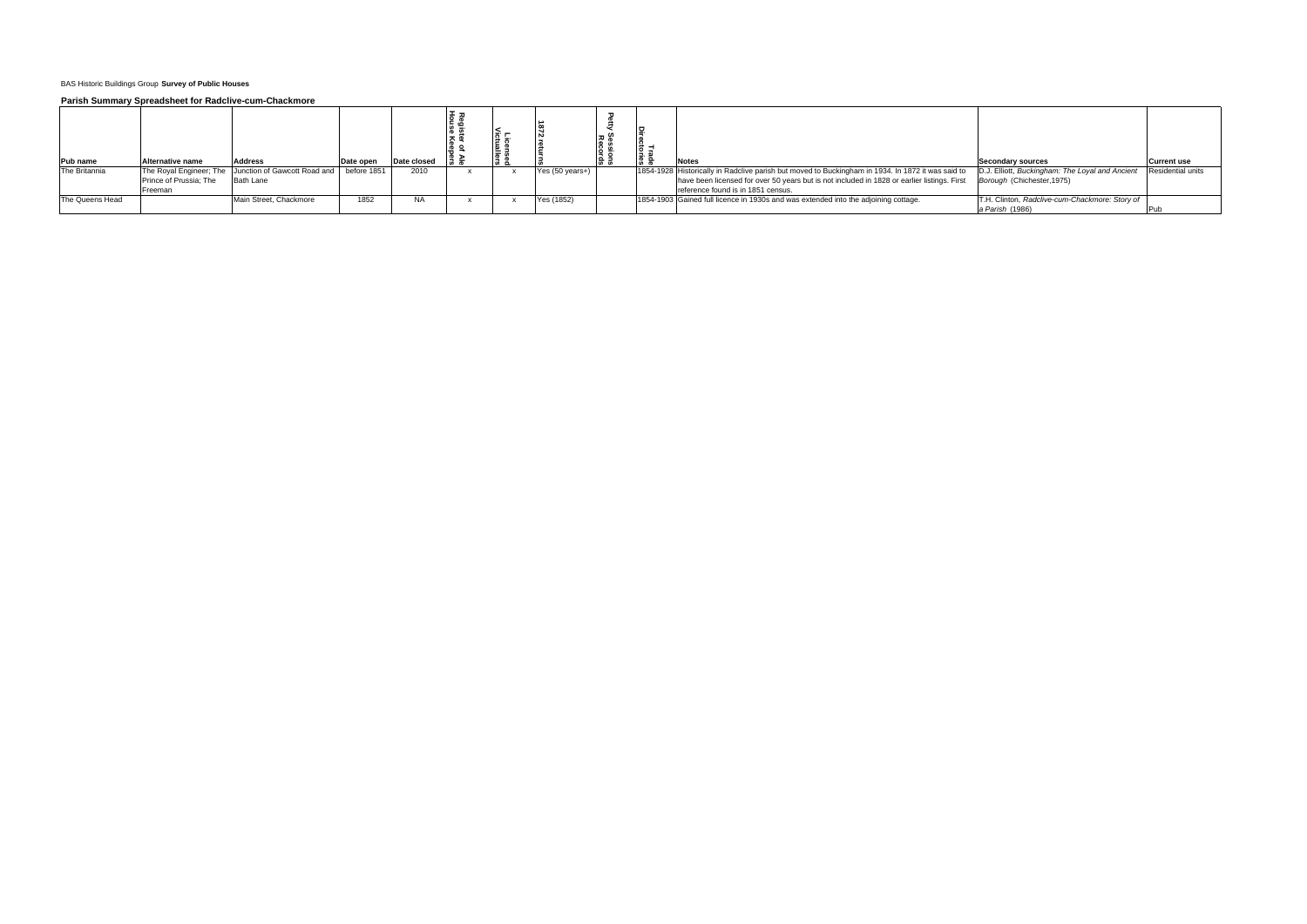## BAS Historic Buildings Group Survey of Public Houses **Individual Survey Record**

| Pub name                    | <b>The Britannia</b>                                                                                                                                                                                                                                                                                                                                                                                                                                                     |
|-----------------------------|--------------------------------------------------------------------------------------------------------------------------------------------------------------------------------------------------------------------------------------------------------------------------------------------------------------------------------------------------------------------------------------------------------------------------------------------------------------------------|
| Address                     | Corner of Gawcott Road and Bath Lane, Buckingham.                                                                                                                                                                                                                                                                                                                                                                                                                        |
| Location<br>(Grid           | SP 69133 33432                                                                                                                                                                                                                                                                                                                                                                                                                                                           |
| Reference)                  |                                                                                                                                                                                                                                                                                                                                                                                                                                                                          |
| <b>Brewery</b>              | Not Applicable - no longer a pub                                                                                                                                                                                                                                                                                                                                                                                                                                         |
| <b>Current use</b>          | Apartments                                                                                                                                                                                                                                                                                                                                                                                                                                                               |
| <b>Brief</b><br>description | Painted brick with slate roof. 2-3 storeys in height and curved<br>to follow the road layout. Appears to be nineteenth-century<br>but developer says it is a 'much earlier' building that has<br>been extended several times. Window openings have been<br>raised, basement windows added and all windows replaced.<br>Main door has been removed and replaced with a small<br>window - it was previously above street-level and reached by<br>a flight of seven stairs. |
| Date visited                | 9 October 2012                                                                                                                                                                                                                                                                                                                                                                                                                                                           |
| Photo                       | Penny Braithwaite<br><b>CANCOTT ROAD</b><br>01280 821799<br><b>HERE</b>                                                                                                                                                                                                                                                                                                                                                                                                  |
| Recorded by                 | Kim Taylor-Moore                                                                                                                                                                                                                                                                                                                                                                                                                                                         |
|                             |                                                                                                                                                                                                                                                                                                                                                                                                                                                                          |